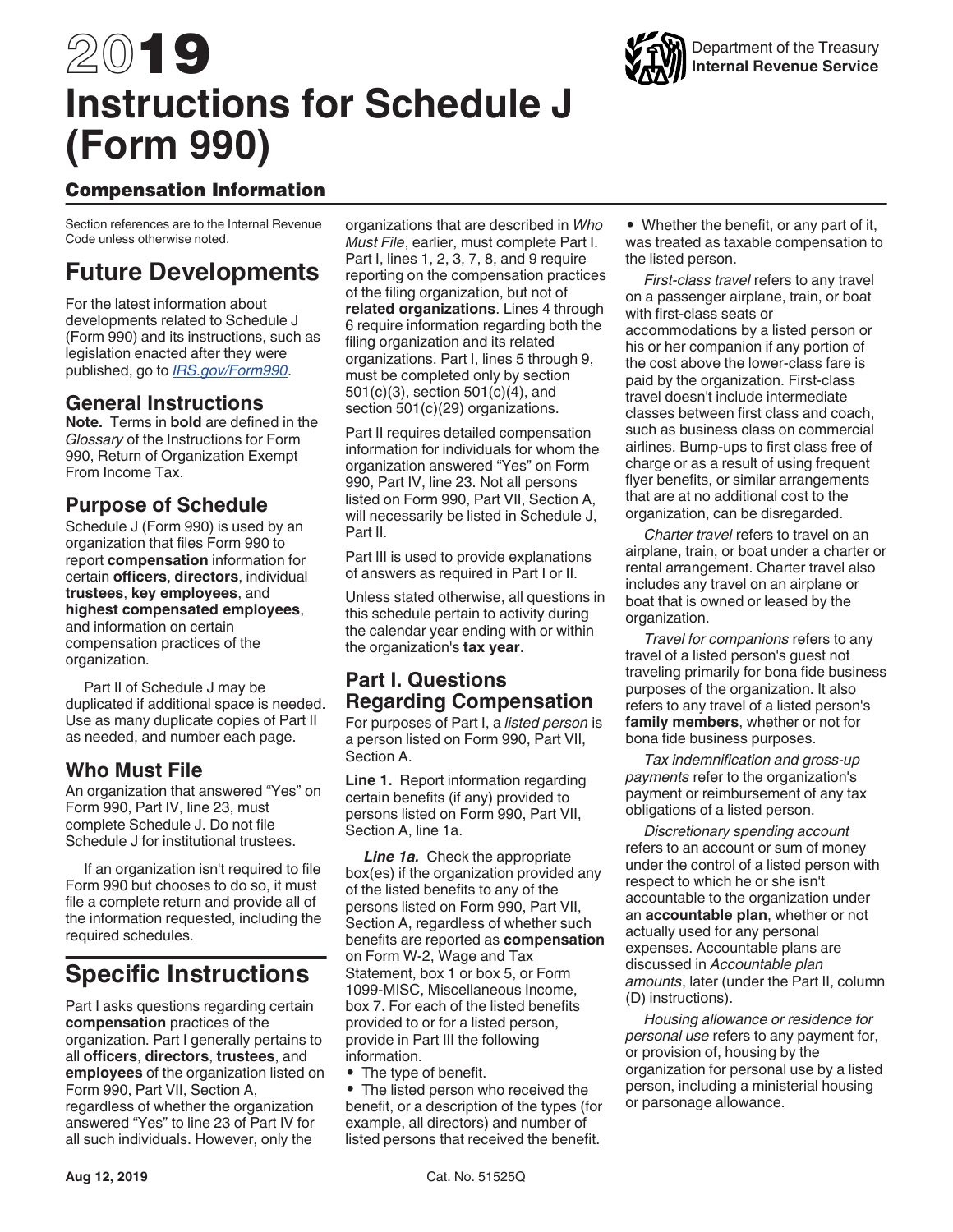*Payments for business use of personal residence* refers to any payment by the organization for the use of all or part of a listed person's residence for any purpose of the organization.

*Health or social club dues or initiation fees* refers to any payment of dues by the organization for the membership of a listed person in a health or fitness club or a social or recreational club, whether or not such clubs are tax exempt. It doesn't include membership fees for an organization described in section 501(c)  $(3)$  or section 501 $(c)(6)$  unless such organization provides health, fitness, or recreational facilities available for the regular use of a listed person. *Health club dues* don't include provision by the organization of an on-premises athletic facility described in section 132(j)(4), or provision by a school of an athletic facility available for general use by its students, faculty, and employees. *Dues*  include the entrance fee, periodic fees, and amounts paid for use of such facilities.

*Personal services* refers to any services for the personal benefit of a listed person or the family or friends of a listed person, whether provided regularly (on a full-time or part-time basis) or as needed, whether provided by an **employee** of the organization or **independent contractor** (and whether the independent contractor is an individual or an organization). They include, but aren't limited to, services of a babysitter, bodyguard, butler, chauffeur, chef, concierge or other person who regularly runs nonincidental personal errands, escort, financial planner, handyman, landscaper, lawyer, maid, masseur/masseuse, nanny, personal trainer, personal advisor or counselor, pet sitter, physician or other medical specialist, tax preparer, and tutor for nonbusiness purposes. Personal services don't include services provided to all employees on a nondiscriminatory basis under a qualified employee benefit plan.

**Line 1b.** If the organization provided any of the benefits listed in line 1a to one or more listed persons, answer "Yes" if the organization followed a written policy regarding the payment, provision, or reimbursement of all such benefits to listed persons. If the organization didn't follow a written policy for payment, provision, or reimbursement of any listed benefits, explain in Part III who determined the organization would provide such

benefits and the decision-making process.

**Line 2.** Answer "Yes" if the organization required substantiation of all expenses or benefits listed on line 1a, in accordance with the rules for **accountable plans** discussed in *Accountable plan amounts*, later (under the Part II, column (D) instructions), before reimbursing or allowing all such expenses incurred by any **directors**, **trustees**, and **officers**, including the organization's **top management official** (all referred to as "top management official"). An organization can answer "Yes" if it checked the "Discretionary spending account" box on line 1a and required substantiation of expenses under the rules for accountable plans for all listed benefits on line 1a other than for discretionary spending accounts.

**Line 3.** Check the appropriate box(es) to indicate which methods, if any, the organization used to establish the **compensation** of the organization's **top management official**. If the organization relied on a compensation consultant that used a method described in line 3 to help determine compensation for the top management official, the organization may check the box for that method in line 3. Do not check any box(es) for methods used by a related organization to establish the filing organization's compensation of the filing organization's top management official. Explain in Part III if the organization relied on a **related organization** that used one or more of the methods described next to establish the top management official's compensation.

*Compensation committee* refers to a committee of the organization's **governing body** responsible for determining the top management official's compensation package, whether or not the committee has been delegated the authority to make an employment agreement with the top management official on behalf of the organization. The compensation committee can also have other duties.

*Independent compensation consultant* refers to a person outside the organization who advises the organization regarding the top management official's compensation package, holds himself or herself out to the public as a compensation consultant, performs valuations of nonprofit executive compensation on a regular basis, and is qualified to make valuations of the type of services

provided. The consultant is independent if he or she doesn't have a **family relationship** or **business relationship**  with the top management official, and if a majority of his or her appraisals are performed for persons other than the organization, even if the consultant's firm also provides tax, audit, and other professional services to the organization.

*Form 990 of other organizations*  refers to compensation information reported on a Form 990 series return of similarly situated organizations, and includes Forms 990, 990-EZ, Short Form Return of Organization Exempt From Income Tax, and 990-PF, Return of Private Foundation.

*Written employment contract* refers to one or more recent or current written employment agreements to which the top management official and another organization are or were parties, written employment agreements involving similarly situated top management officials with similarly situated organizations, or written employment offers to the top management official from other organizations dealing at arm's length.

*Compensation survey or study* refers to a study of top management official compensation or functionally comparable positions in similarly situated organizations.

*Approval by board or compensation committee* refers to the ultimate decision by the governing body or compensation committee on behalf of the organization regarding whether to enter into an employment agreement with the top management official, and the terms of such agreement.

**Line 4.** List in Part III the names of listed persons paid amounts during the year by the filing organization or a **related organization** under any arrangement described in lines 4a through 4c, and report the amounts paid during the year to each such listed person. Also describe in Part III the terms and conditions of any arrangement described in lines 4a through 4c in which one or more listed persons participated during the year, regardless of whether any payments to the listed person were made during the year.

*Line 4a.* Answer "Yes" if a listed person received a severance or change-of-control payment from the organization or a **related organization**. A severance payment is a payment made if the right to the payment is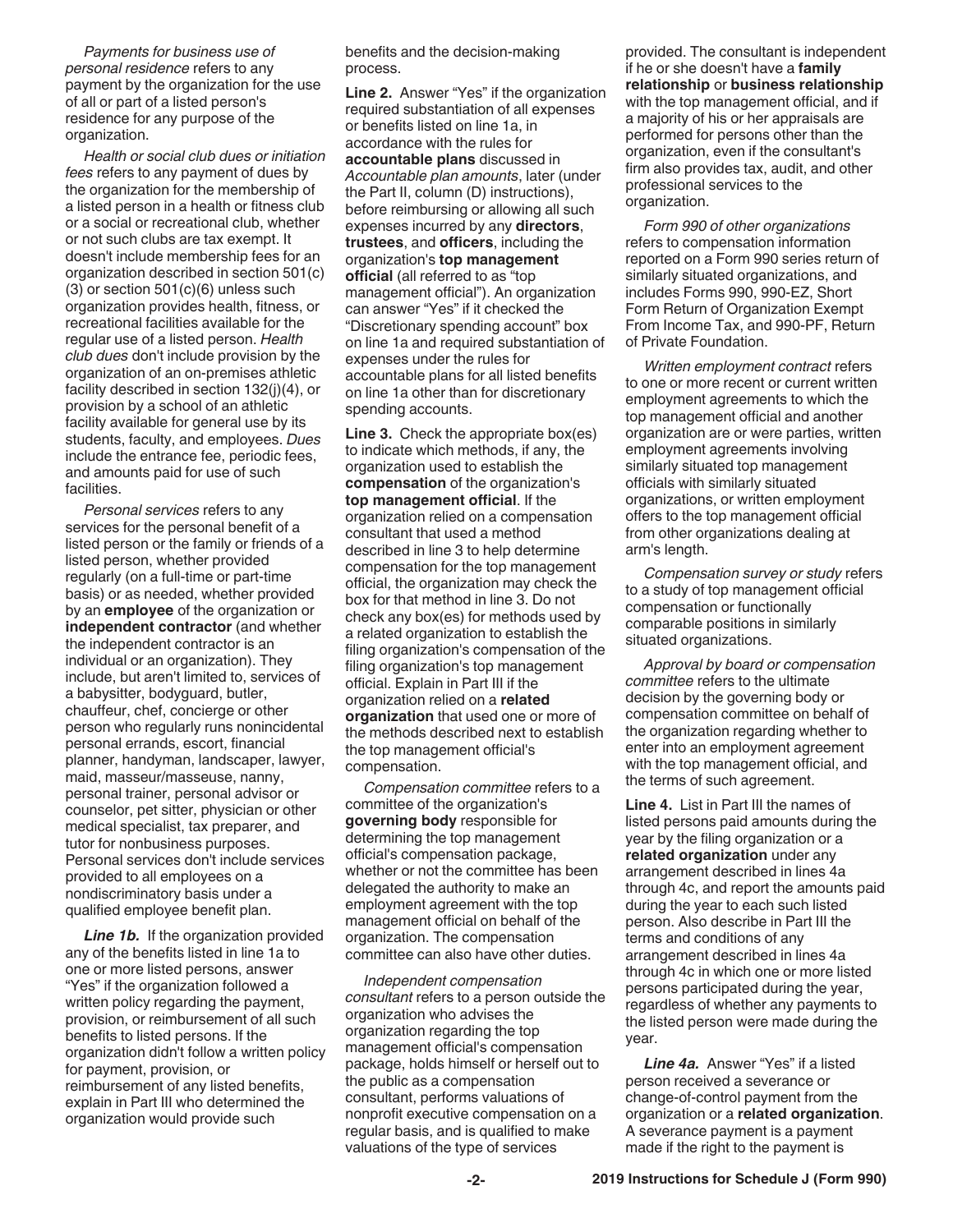contingent upon the person's severance from service in specified circumstances, such as upon an involuntary separation from service or under a separation or termination agreement voluntarily entered into by the parties. Payments under a change-of-control arrangement are made in connection with a termination or change in the terms of employment resulting from a change in control of the organization. Treat as a severance payment any payment to a listed person by the organization or a related organization in satisfaction or settlement of a claim for wrongful termination or demotion.

*Line 4b.* Answer "Yes" if a listed person participated in or received payment from any supplemental nonqualified retirement plan established, sponsored, or maintained by or for the organization or a **related organization**. A supplemental nonqualified retirement plan is a nonqualified retirement plan that isn't generally available to all employees but is available only to a certain class or classes of management or highly compensated **employees**. For this purpose, include as a supplemental nonqualified retirement plan a plan described in section 457(f) (but don't include a plan described in section 457(b)) and a split-dollar life insurance plan.

*Line 4c.* Answer "Yes" if a listed person participated in or received payment from the organization or a **related organization** of any equity-based compensation (such as stock, stock options, stock appreciation rights, restricted stock, or phantom or shadow stock), or participated in or received payment from any equity compensation plan or arrangement sponsored by the organization or a related organization, whether the compensation is determined by reference to equity in a partnership, limited liability company, or corporation. Equity-based compensation doesn't include compensation contingent on the revenues or net earnings of the organization, which are addressed by lines 5 and 6 later.

**Example.** A, a listed person, is an **employee** of organization B. B owns an interest in C, a for-profit subsidiary that is a stock corporation. As part of A's compensation package, B provides restricted stock in C to A. This is an equity-based compensation arrangement for purposes of line 4c. The same would be true if C were a partnership or limited liability company

and B provided A a profits interest or capital interest in C.

**Line 5.** Answer "Yes" if the organization paid or accrued with respect to a listed person any **compensation** contingent upon and determined in whole or in part by the revenues (gross or net) of one or more activities of the organization or a **related organization**, or by the revenues (gross or net) of the organization or a related organization as a whole. For this purpose, net revenues means gross revenues less certain expenses, but doesn't mean net income or net earnings. Describe such arrangements in Part III.

*Example.* A, a listed person, is a physician employed by organization B. As part of A's compensation package, A is to be paid a bonus equal to  $x\%$  of B's net revenues from a particular department operated by B for a specified period of time. This arrangement is a payment contingent on revenues of the organization, and must be reported on line 5, regardless of whether the payment is contingent on achieving a certain revenue target. However, if instead the bonus payment is a specific dollar amount (for instance, \$5,000) to be paid only if a gross revenue or net revenue target of the department is achieved, the payment isn't contingent on revenues of the organization for this purpose.

**Line 6.** Answer "Yes" if the organization paid or accrued with respect to a listed person any **compensation** contingent upon and determined in whole or in part by the net earnings of one or more activities of the organization or a **related organization**, or by the net earnings of the organization or a related organization as a whole. Describe such arrangements in Part III.

*Example.* A, a listed person, is an **employee** of organization B. As part of A's compensation package, A is to be paid a bonus equal to x% of B's net earnings for a specified period of time. This arrangement is a payment contingent on net earnings of the organization for line 6 purposes, regardless of whether the payment is contingent on achieving a certain net earnings target. However, if instead the bonus payment is a specific dollar amount to be paid only if a net earnings target is achieved, the payment isn't contingent on the net earnings of the organization for this purpose.

**Line 7.** Answer "Yes" if the organization provided any non-fixed payments, not described on lines 5 and 6, for a listed

person. Describe such arrangements in Part III. A *fixed payment* is an amount of cash or other property specified in the contract, or determined by a fixed formula specified in the contract, which is to be paid or transferred in exchange for the provision of specified services or property. A fixed formula can incorporate an amount that depends upon future specified events or contingencies, provided that no person exercises discretion when calculating the amount of a payment or deciding whether to make a payment, such as a bonus. Amounts paid or accrued to any listed person that aren't fixed amounts as defined earlier are *non-fixed payments*. For example, any amount paid to a person under a reimbursement arrangement where discretion is exercised by any person as to the amount of expenses incurred or reimbursed is a non-fixed payment. See Regulations section 53.4958-4(a)(3).

**Exception.** Amounts payable under a qualified pension, profit-sharing, or stock bonus plan under section 401(a) or under an employee benefit program that is subject to and satisfies coverage and nondiscrimination rules under the Internal Revenue Code (for example, sections 127 and 137), other than nondiscrimination rules under section 9802, are treated as fixed payments for purposes of line 7, regardless of the organization's discretion with respect to the plan or program. The fact that a person contracting with the organization is expressly granted the choice to accept or reject any economic benefit is disregarded in determining whether the benefit constitutes a fixed payment for purposes of line 7.

**Line 8.** Answer "Yes" if any amounts from the organization reported on Form 990, Part VII, were paid under a contract subject to the initial contract exception described in Regulations section 53.4958-4(a)(3). Describe such arrangements in Part III. Fixed payments made under an initial contract aren't subject to section 4958. An *initial contract* is a binding written contract between the organization and a person who wasn't a disqualified person (within the meaning of section 4958(f)(1)) with respect to the organization immediately prior to entering into the contract. See the instructions for line 7 for the definition of fixed payments.

**Line 9.** Answer "Yes" if the payments described in line 8 were made under an initial contract that was reviewed and approved by the organization following the rebuttable presumption procedure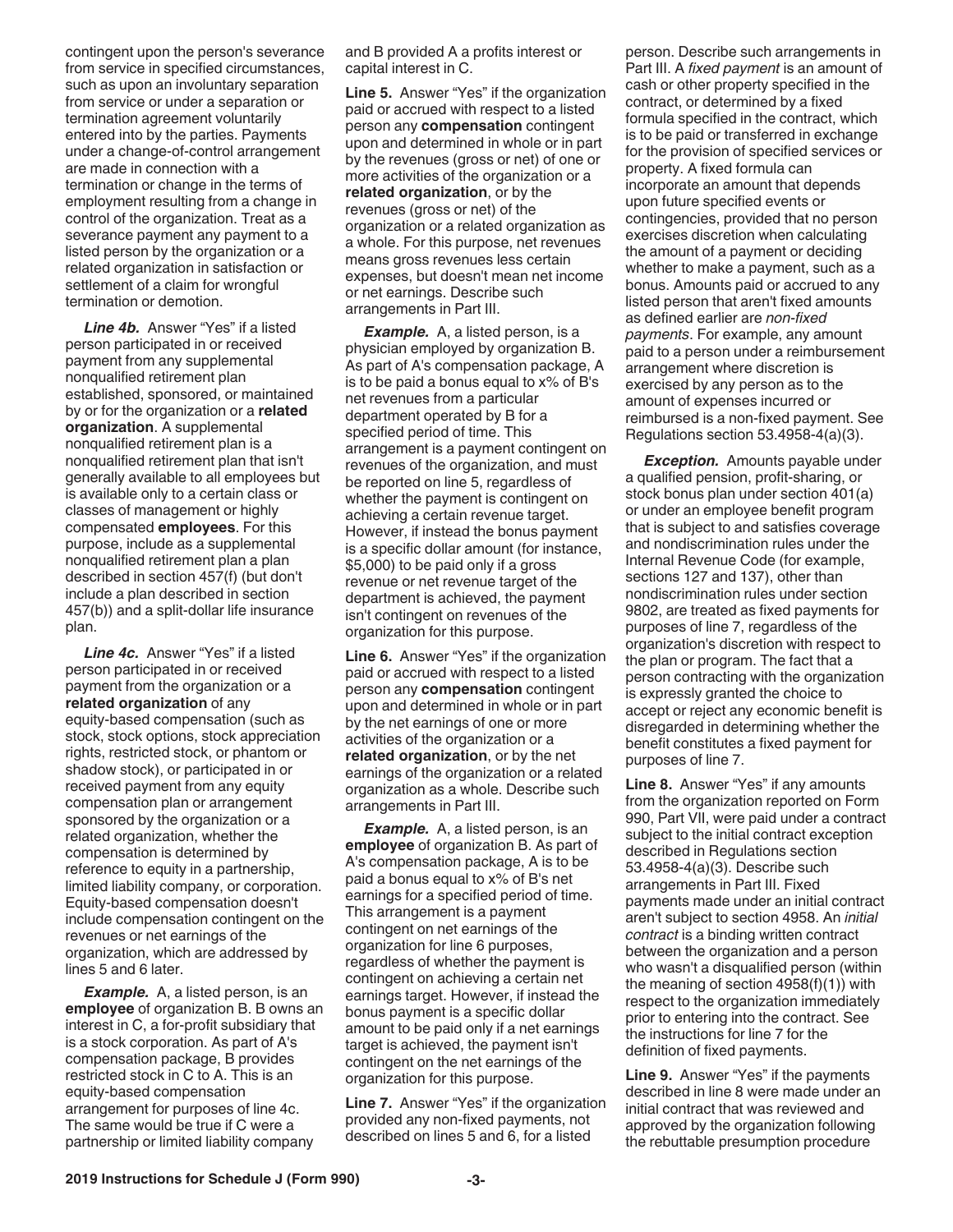described in Regulations section 53.4958-6(c). For more information on the initial contract exception and rebuttable presumption procedure, see *Appendix G. Section 4958 Excess Benefit Transactions* in the Instructions for Form 990.

#### **Part II. Officers, Directors, Trustees, Key Employees, and Highest Compensated Employees**

Enter information for certain individuals listed on Form 990, Part VII, Section A, as described below. Report **compensation** for the calendar year ending with or within the organization's **tax year** paid to or earned by the following individuals.

• Each of the organization's former **officers**, former **directors**, former **trustees**, former **key employees**, and former five **highest compensated employees** listed on Form 990, Part VII, Section A.

• Each of the organization's current officers, directors, trustees, key employees, and five highest compensated employees for whom the sum of Form 990, Part VII, Section A, columns (D), (E), and (F) (disregarding any decreases in the actuarial value of defined benefit plans) is greater than \$150,000.

• Each of the organization's current and former officers, directors, trustees, key employees, and five highest compensated employees who received or accrued compensation from any unrelated organization or individual for services rendered to the filing organization, as reported on line 5 of Form 990, Part VII, Section A. List in Part III the name of each unrelated organization that provided compensation to such persons, the type and amount of compensation it paid or accrued, and the person receiving or accruing such compensation, as explained in the instructions for Form 990, Part VII, Section A, line 5.



*All current key employees listed on Form 990, Part VII, Section A, must also be reported on Schedule J, Part II, because their reportable compensation, by definition, exceeds \$150,000.*

Do not list any individuals in Schedule J, Part II, that aren't listed on Form 990, Part VII, Section A. Do not list in Part II **management companies** or other organizations providing services to the organization. Do not list highest compensated **independent** 

**contractors** reported on Form 990, Part VII, Section B.

For each individual listed, enter compensation from the organization on row (i), and compensation from all **related organizations** on row (ii). Related organizations are explained in the *Glossary* in the Instructions for Form 990. Any type and amount of reportable compensation from related organizations that was excluded from Form 990, Part VII, Section A, column (E), under the \$10,000-per-related-organization exception, must be included on Schedule J, Part II, columns (B)(i), (B)(ii), and (B)(iii). If there is no compensation to report in a particular column, enter "-0-."

If the organization answered "Yes" to Form 990, Part VII, Section A, line 5, report such compensation from the unrelated organization as if it were received from the organization, and enter the name of the unrelated organization in Part III.

For a table showing how and where to report certain types of compensation on Schedule J, see the instructions for line 1 of Form 990, Part VII, Section A.

Any type and amount of other compensation that was excluded from Form 990, Part VII, Section A, under the \$10,000-per-item exception for certain other compensation items, must be included in Schedule J, Part II, column (C) or (D).

For purposes of Part II, a *listed person* is a person required to be listed in Part II.

If there are more individuals to report in Part II than space available, Part II may be duplicated to list the additional individuals. Use as many duplicate copies as needed, and number each page.

**Column (A).** Enter the name and title of each person who must be listed in Part II.

**Column (B).** Amounts reported on Form 990, Part VII, Section A, columns (D) and (E), must be broken out between columns (B)(i), (B)(ii), and (B)(iii).

*For certain kinds of employees, such as certain members of the clergy and religious workers who aren't subject to social security and Medicare taxes as employees, the amount in box 5 of Form W-2 may be blank or less than the amount in box 1 of Form W-2. In this case, the amount*  **TIP**

*required to be reported in box 1 of Form W-2 for the listed persons must be reported, as appropriate, in columns (B) (i), (B)(ii), and (B)(iii).*

*Column (B)(i).* Enter the listed person's base compensation included in box 1 or box 5 (whichever is greater) of Form W-2 or box 7 of Form 1099-MISC issued to the person. Base compensation means nondiscretionary payments to a person agreed upon in advance, contingent only on the payee's performance of agreed-upon services (such as salary or fees).

*Column (B)(ii).* Enter the listed person's bonus and incentive compensation included in box 1 or box 5 (whichever is greater) of Form W-2 or box 7 of Form 1099-MISC issued to the person. Examples include payments based on satisfaction of a performance target (other than mere longevity of service), and payments at the beginning of a contract before services are rendered (for example, signing bonus).

*Column (B)(iii).* Enter all other payments issued to the listed person and included in box 1 or box 5 (whichever is greater) of Form W-2 or box 7 of Form 1099-MISC but not reflected in column (B)(i) or (B)(ii). Examples include, but aren't limited to, current-year payments of amounts earned in a prior year, payments under a severance plan, payments under an arrangement providing for payments upon the change in ownership or control of the organization or similar transaction, deferred amounts and earnings or losses in a nonqualified defined contribution plan subject to section 457(f) when they become substantially vested, and awards based on longevity of service.

**Column (C).** Enter all current-year deferrals of compensation for the listed person under any retirement or other deferred compensation plan, whether qualified or nonqualified, that is established, sponsored, or maintained by or for the organization or a related organization. Report as deferred compensation the annual increase or decrease in actuarial value, if any, of a defined benefit plan, but don't report earnings or losses accrued on deferred amounts in a defined contribution plan. Do not enter in column (C) any payments of compensation included in box 1 or box 5 (whichever is greater) of Form W-2 or box 7 of Form 1099-MISC issued to the listed person for the calendar year ending with or within the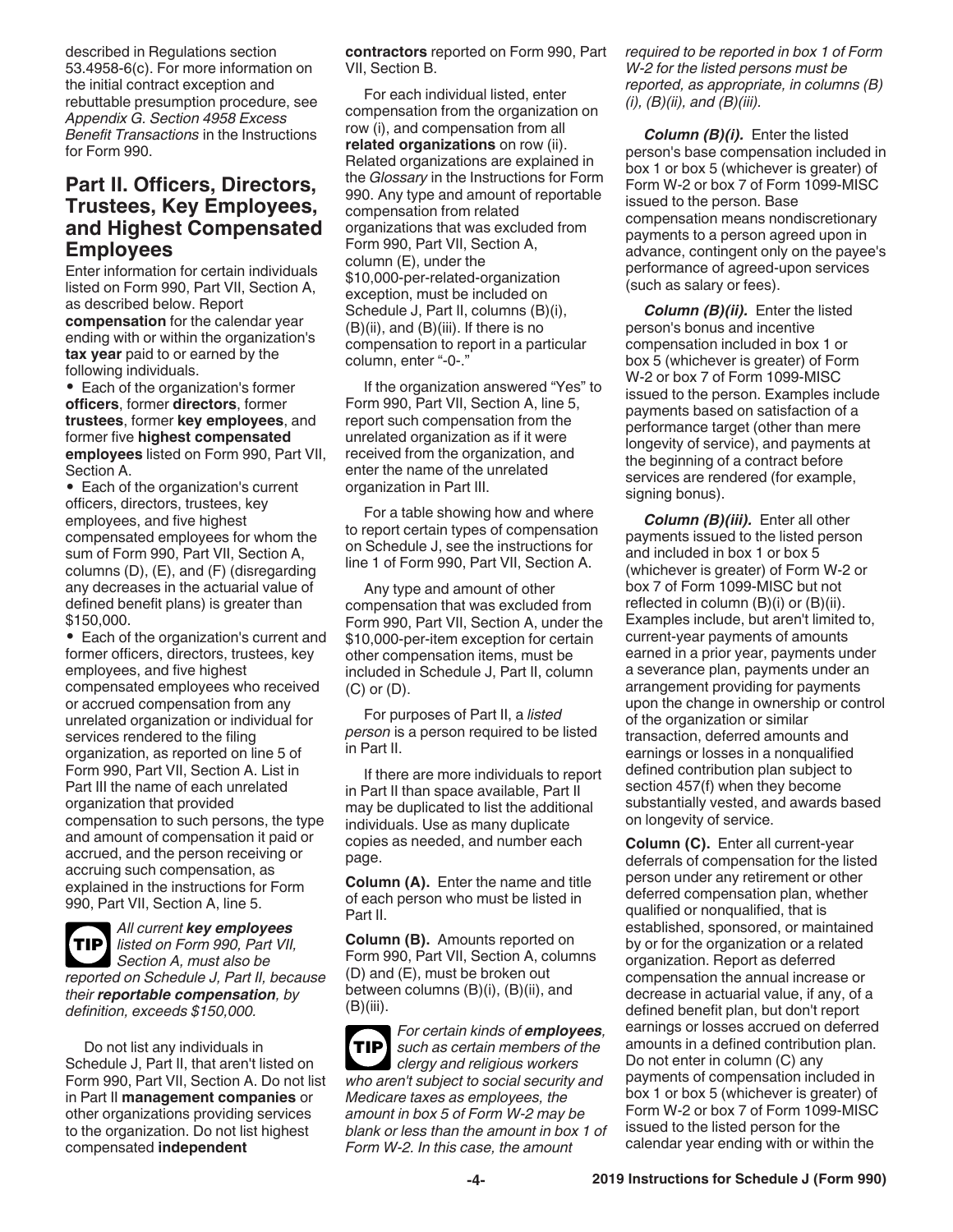organization's **tax year**. Enter a reasonable estimate if actual numbers aren't readily available.

For this purpose, *deferred compensation* is compensation that is earned or accrued in, or is attributable to, 1 year and deferred for any reason to a future year, whether or not funded, vested, or subject to a substantial risk of forfeiture. This includes earned but unpaid incentive compensation deferred under a deferred compensation plan. But don't report in column (C) a deferral of compensation that causes an amount to be deferred from the calendar year ending with or within the tax year to a date that isn't more than 21/2 months after the end of the calendar year ending with or within the tax year. Note that different rules can apply for determining whether an arrangement provides for deferred compensation for purposes of Internal Revenue Code provisions such as section 83, 409A, 457(f), or 3121(v).

Do not report deferred compensation in column (C) before it is earned or accrued under the principles described. For this purpose, deferred compensation is generally treated as earned or accrued in the year that services are rendered, except when entitlement to payment is contingent on satisfaction of specified organizational goals or performance criteria (other than mere longevity of service) under the deferred compensation plan. If the payment of an amount of deferred compensation requires the employee to perform services for a period of time, the amount is treated as accrued or earned ratably over the course of the service period, even though the amount isn't funded and may be subject to a substantial risk of forfeiture until the service period is completed.

Report deferred compensation for each listed person regardless of whether such compensation is deferred as part of a deferred compensation plan that is administered by a separate trust, as long as the plan is established, sponsored, or maintained by or for the organization or a related organization for the benefit of the listed person.

The following examples illustrate when deferred compensation is considered earned or accrued, as well as when and how it is to be reported. In these examples, assume that the amounts deferred aren't reported on Form W-2, box 1 or box 5, prior to the year during which the amounts are paid.

**Example 1.** An executive participates in Organization A's nonqualified deferred compensation plan. Under the terms of the plan beginning January 1 of calendar year 1, she earns for each year of service an amount equal to 2% (0.02) of her base salary of \$100,000 for that year. These additional amounts are deferred and aren't vested until the executive has completed 3 years of service with Organization A. In year 4, the deferred amounts for years 1 through 3 are paid to the executive. For each of the years 1 through 3, Organization A enters \$2,000 of deferred compensation for the executive in column (C). For year 4, Organization A enters \$6,000 in column (B)(iii) and \$6,000 in column (F).

**Example 2.** Under the terms of his employment contract with Organization B beginning July 1 of calendar year 1, an executive is entitled to receive \$50,000 of additional compensation after he has completed 5 years of service with the organization. The compensation is contingent only on the longevity of service. The \$50,000 is treated as accrued or earned ratably over the course of the 5 years of service, even though it isn't funded or vested until the executive has completed the 5 years. Organization B makes payment of \$50,000 to the executive in calendar year 6. Organization B enters \$5,000 of deferred compensation in column (C) for calendar year 1 and \$10,000 for each of calendar years 2 through 5. For calendar year 6, Organization B enters \$50,000 in column (B)(iii) and \$45,000 in column (F).

**Example 3.** An executive participates in Organization C's incentive compensation plan. The plan covers calendar years 1 through 5. Under the terms of the plan, the executive is entitled to earn 1% (0.01) of Organization C's total productivity savings for each year during which Organization C's total productivity savings exceed \$100,000. Earnings under the incentive compensation plan will be payable in year 6, to the extent funds are available in a certain "incentive compensation pool." For years 1 and 2, Organization C's total productivity savings are \$95,000. For each of years 3, 4, and 5, Organization C's total productivity savings are \$120,000. Accordingly, the executive earns \$1,200 of incentive compensation in each of years 3, 4, and 5. She doesn't earn anything under the incentive compensation plan in years 1 and 2 because the relevant performance criteria weren't met in those years. Although the amounts earned under the

plan for years 3, 4, and 5 are dependent upon there being a sufficient incentive compensation pool from which to make the payment, Organization C enters \$1,200 of deferred compensation in column (C) in years 3, 4, and 5. In year 6, Organization C pays \$3,600 attributable to years 3, 4, and 5, and enters \$3,600 in column (B)(ii) and \$3,600 in column (F).

**Example 4.** A new executive participates in Organization D's nonqualified defined benefit plan, under which she will receive a fixed dollar amount per year for a fixed number of years beginning with the first anniversary of her retirement. The benefits don't vest until she serves for 15 years with Organization B. Because the benefits should be treated as accruing ratably over the 15 years, for year 1 the actuarial value of 1/15th of the benefits is reported as deferred compensation in column (C). For year 2, the actuarial value of 2/15ths of the benefits minus last year's value of 1/15th is reported as deferred compensation in column (C). For year 3, the actuarial value of 3/15ths of the benefits minus last year's value of 2/15ths is reported, and so on.

**Column (D).** *Nontaxable benefits* are benefits specifically excluded from taxation under the Internal Revenue Code. Report the value of all nontaxable benefits provided to or for the benefit of the listed person, other than benefits disregarded for purposes of section 4958 under Regulations section 53.4958-4(a)(4). Common nontaxable and section 4958 disregarded benefits, referred to as fringe benefits below, are discussed in detail beginning on this page.

Depending on the type of benefit, fringe benefits can be provided only to employees or also to persons other than **employees**, such as **directors**, **trustees**, and **independent contractors**. Fringe benefits can be entirely personal in nature or can combine personal and business elements.

The taxability of a benefit can depend upon the form in which it is provided. For example, a cash housing allowance is ordinarily reportable on Form W-2, box 5. Under section 119, housing provided for the convenience of the employer can be excludable, and the fair rental value of in-kind housing provided to certain school employees can be part taxable and part excludable, depending on facts and circumstances.